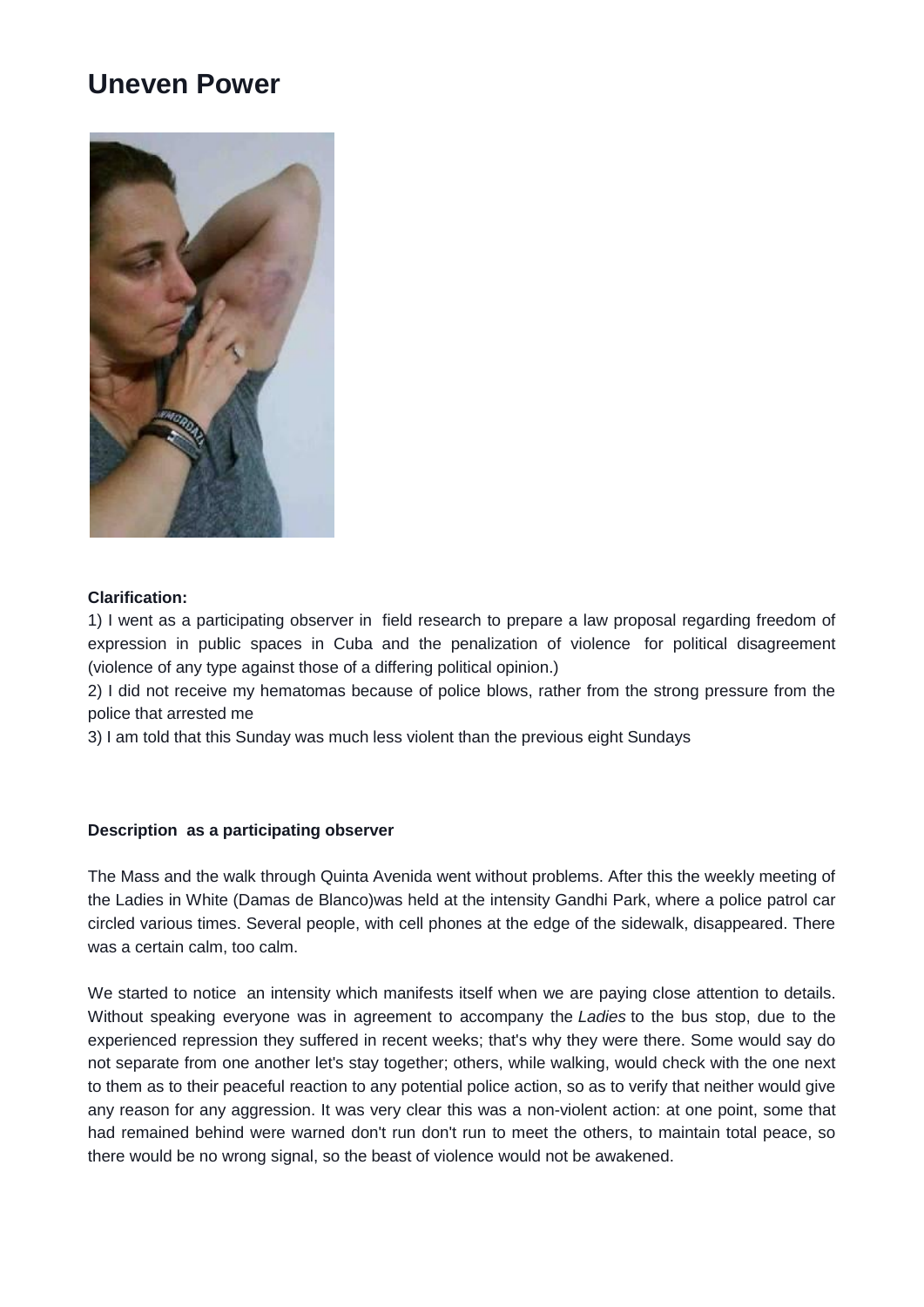As we were approaching 3rd Street, someone had seen the police operation (in this type of event it doesn't matter when or where it occurs, there is a fragmentation of evidence in real time) and, thus, it was decided to turn around and head towards 7th Street. It seemed to me a good idea since it is never wise go to the gallows, even though inevitable or foreseeable, without having required some effort from those who want to punish you.

All in silence, most with a photocopy on hand of some political prisoner. Upon crossing 5th avenue someone let loose in the air, some photocopies which would cover a small area of any potential pedestrian crossing. Immediately we were heard to say: "pick that up, do not throw out anything". Someone picked up the photocopies the wind had taken.

It felt good to be able to march down the street as if we were in Madrid or Mexico, being in La Habana. Those that were at home or in their workplaces looked at us in silence (none of them felt compelled to yell at us or hit us; some looked on in curious stare, some continued with their own, and some respected what they were seeing). Reaching 7th we turned on 26th St, always in silence whereupon someone yelled: "there they are, in buses they are waiting for us"; to which someone responded "calm down" and we continued walking (at that moment I thought about all those who say: "why are you going if you know you are going get slapped"; but at that point it is neither a time to turn back nor start running).

There time would expand or contract; time that things would last would depend on that which I would stop to ponder; the street would be filled with women from the PNR (Revolutionary National Police) who held hands in order to surround us and separate the men from the women. Shouts of Freedom! Freedom! Freedom! began. Immediately a group of that "aroused people" (name given by the revolutionary government to those supposedly improvised, inflamed spontaneous peoples) arrived with printed posters of Fidel and Raul and yelling "Counterrevolutionaries!, Mercenaries!, etc. (it seemed strange to me that the neighbors that were opening their homes due to curiosity, did not feel compelled to join a group that yelled at us with a hateful chorus, not even in that section of Miramar, where there are so many government big shots).

At this point the "aroused people" supplied with appropriate graphic material (which could have been seen in a dress rehearsal) transformed themselves into plain-clothes agents that were taking away the men in strangle holds. I felt as if someone was trying to take from my elevated hand a paper with the image of El Sexto (graffiti artist imprisoned for political commentaries since last year), and the second time tried more violently and successfully, turned to see a tall, strong man without much intelligence in his stare (or maybe hate makes intelligence to hide, ashamed). I looked upon him without saying anything to try to gauge his rage and the uselessness of his satisfaction).

That's when I felt someone pulling on my hair and shouting "Yes, by the hair, and hit her hard". My head began to circle around to them rhythm of several hands pulling each to their own side. My neck offered no resistance. I allowed to let my body fall (as a well learned student of non-violent rallies) and before being able to sit down on the floor I hear: "not her, she's Tania"! Some hands grab me by the arms so as to isolate me from the Ladies in White. I realize they do not want any witnesses. Several more police agents come to get me out of that scene. I grab on to one of the Ladies and I allow myself to fall sitting on the floor. They drag me until several of them can drop me inside the police bus. Once there I am handcuffed. Javier (the "agent" assigned to me) and he says "let's go"!. I grab on tight to the bus handle, and I say "No, I am going till the end so you cannot say later you did not hit them". Maybe because they had already labeled me a rebel, and I am very hard-headed, he got off, they removed my handcuffs so they could handcuff me on my back, a much more uncomfortable position.